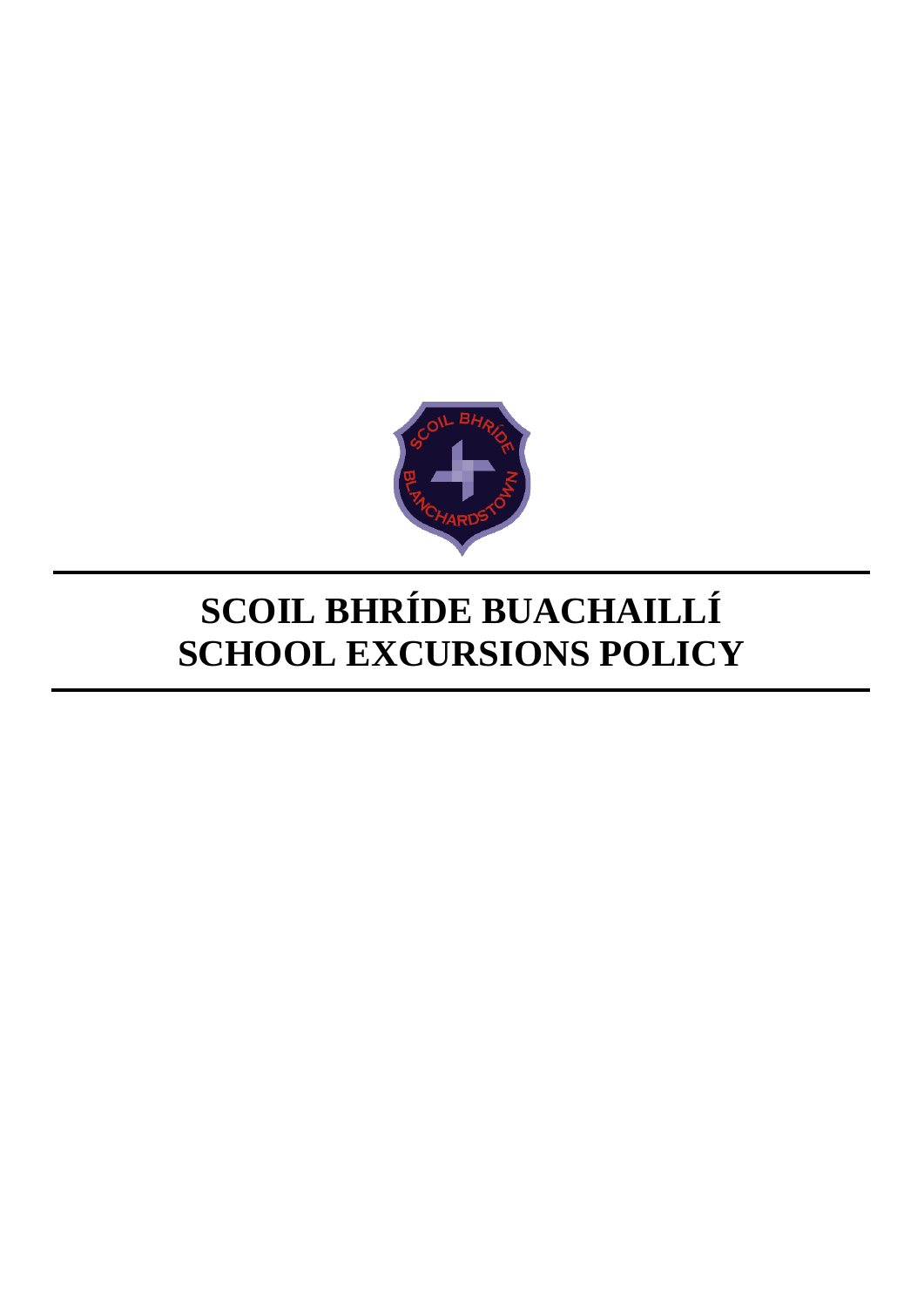## **Contents**

- 1. Introduction
- 2. Characteristic Spirit & General Objectives of the School
- 3. Aims and Objectives
- 4. Procedures, Roles & Responsibilities
- 5. Ratification and Review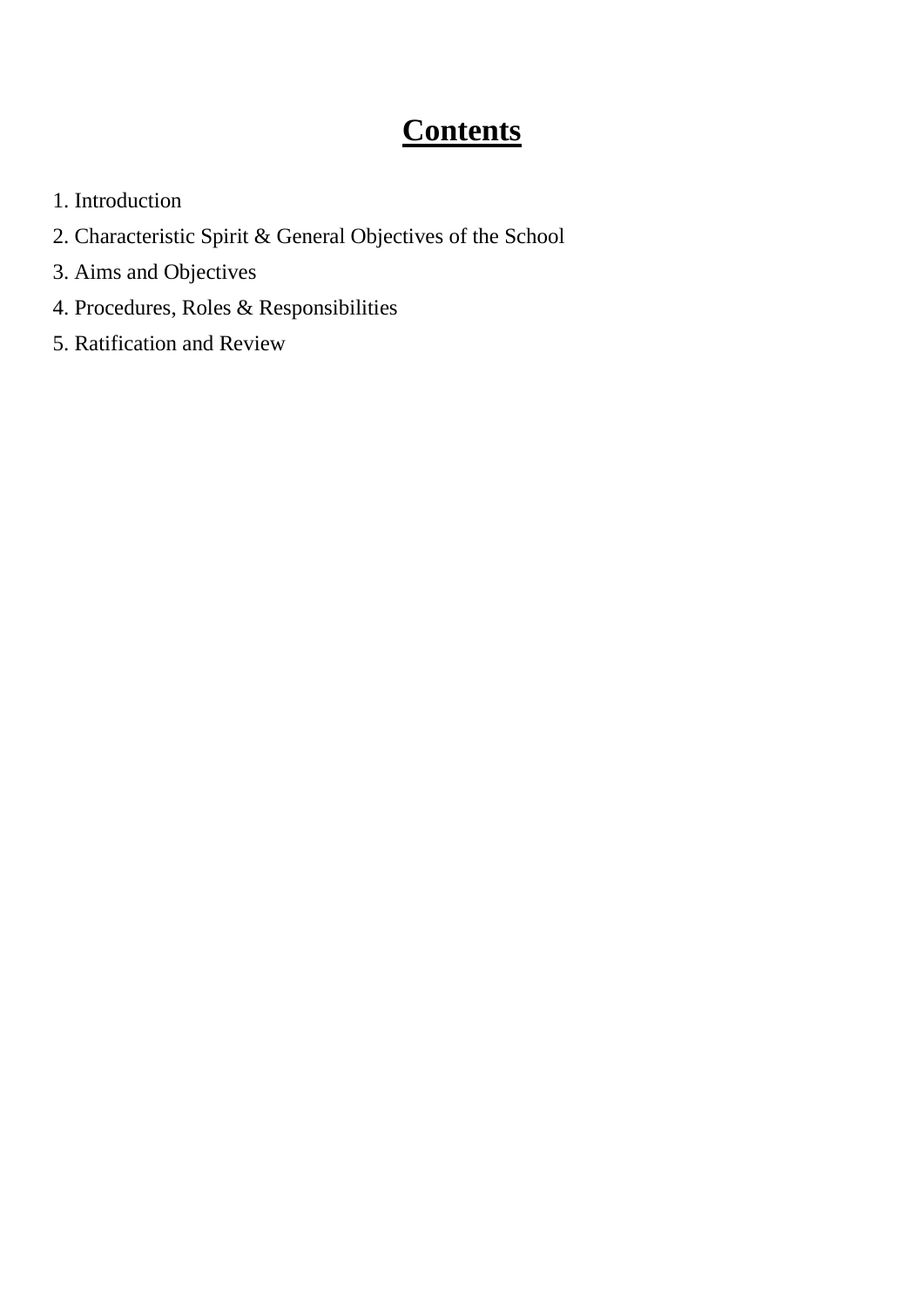#### **1**. **Introduction**

This policy was drafted by the staff of the school and ratified by the Board of Management. While much of the policy relates specifically to end-of-year school excursions, the procedures outlined below will apply to all excursions throughout the year.

#### **2. Characteristic Spirit & General Objectives of the School**

Scoil Bhríde Buachaillí is a Catholic all-boys' primary school situated in Blanchardstown Parish, Dublin 15 with a Catholic ethos under the Patronage of the Archbishop of Dublin.

In the context of a Catholic primary school, 'Catholic Ethos' refers to the ethos and characteristic spirit of the Roman Catholic Church, which aims to promote:

- $\checkmark$  the full and harmonious development of all aspects of the person of the student, including the intellectual, physical, cultural, moral and spiritual aspects
- $\checkmark$  a living relationship with God and with other people
- $\checkmark$  a philosophy of life inspired by belief in God and in the life, death and resurrection of Jesus and
- $\checkmark$  the formation of the students in the Catholic faith and
- $\checkmark$  provide religious education for the pupils in accordance with the doctrines, practices and traditions of the Roman Catholic Church, and/or such ethos and/or characteristic spirit as may be determined or interpreted from time to time by the Irish Episcopal Conference.

In accordance with S. 15 (2) (b) of the Education Act, 1998 the Board of Management of Scoil Bhríde Buachaillí shall uphold, and be accountable to the Patron for so upholding, the characteristic spirit of the school as determined by the cultural, educational, moral, religious, social, linguistic and spiritual values and traditions which inform and are characteristic of the objectives and conduct of the school.

This policy reinforces the characteristic spirit and general objectives of Scoil Bhríde Buachaillí which supports and advocates providing a happy, safe, learning environment for each member of the school community.

#### **3. Aims and Objectives**

The aims and objectives of the policy are, to provide for the safety and welfare of the children and to promote the educational and enjoyment value of school excursions.

#### **4. Procedures, Roles & Responsibilities**

- $\checkmark$  The class teacher(s) will have responsibility for organising the excursion and liaising with parents/guardians and collecting money from the children. It is preferable that two classes would go together on a school excursion. Proposals must be ratified by the principal before proceeding with bookings, etc.
- $\checkmark$  All monies collected will be collected using the school's online payment system via Aladdin. The secretary will set up a payment and send ePayment requests to all parents/guardians concerned. Cheques/EFT will be used to cover all costs relating to the excursion.
- $\checkmark$  Any pupil who has a record of poor behaviour or who is unable or unwilling to behave in a reasonable manner and/or poses a danger to himself or others will not be considered for a place on the school tour.
- $\checkmark$  The class teacher will liaise with the principal regarding the provision of additional personnel to help with supervision. The class teacher and another member of staff, if possible, will accompany each class on their end-of-year school excursion. In cases where it is not possible for another member of staff to accompany the class, the class teacher will need to enlist the help of a Garda vetted parent/guardian. The following guidelines should prove helpful:
	- $\triangleright$  The class teacher has ultimate responsibility for the safety and welfare of the children in his/her class.
	- $\triangleright$  SNAs will accompany their assigned pupils on school excursions.
	- $\triangleright$  SETs will accompany whichever class/class level(s) at which they predominantly teach on the end-ofyear excursion.
	- ➢ In exceptional circumstances, and where Garda Vetting has been addressed, a parent and/or an additional member of staff may be assigned to a class or class level.
	- $\triangleright$  In the case of an accident, the class teacher will accompany the child to the doctor or hospital.
	- ➢ Roll call/head counts will be taken throughout the day before and after each activity.
	- ➢ See Appendix A below regarding checklist for items to be addressed before embarking on excursions.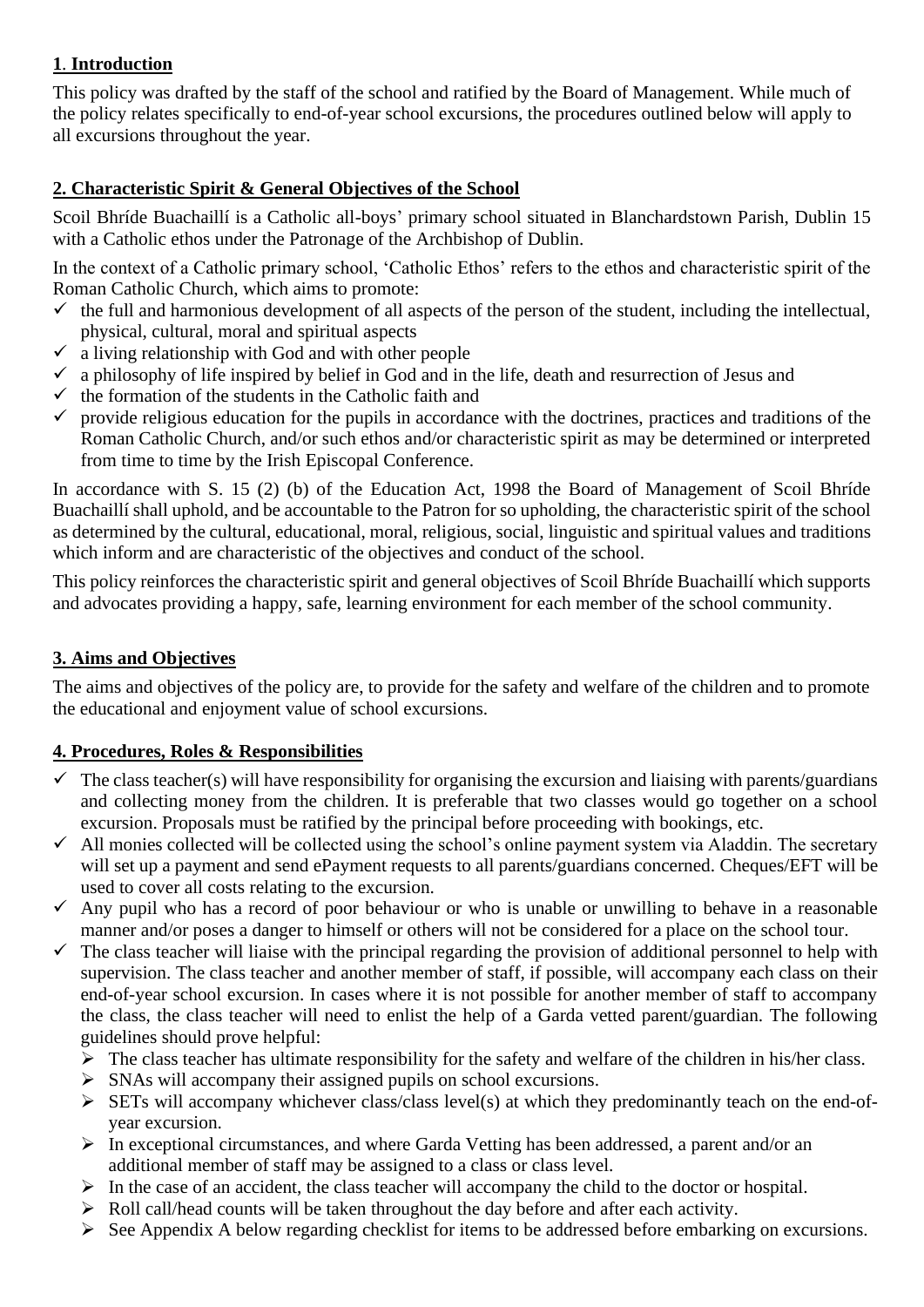#### **5. Ratification and Review**

This policy was ratified by the Board of Management on the 25<sup>th</sup> of March 2019, reviewed on the date below and communicated to staff and parents thereafter. It is applicable from the date below and subject to regular review by the Board of Management. Revised copies/updates of the policy are available on-line and issued in hard copy on request to parents/guardians.

AMurray

Signed:

 $\frac{1}{24}$  Date:  $24^{\text{th}}$  March 2022

Declan Murray (Chairperson, Board of Management)